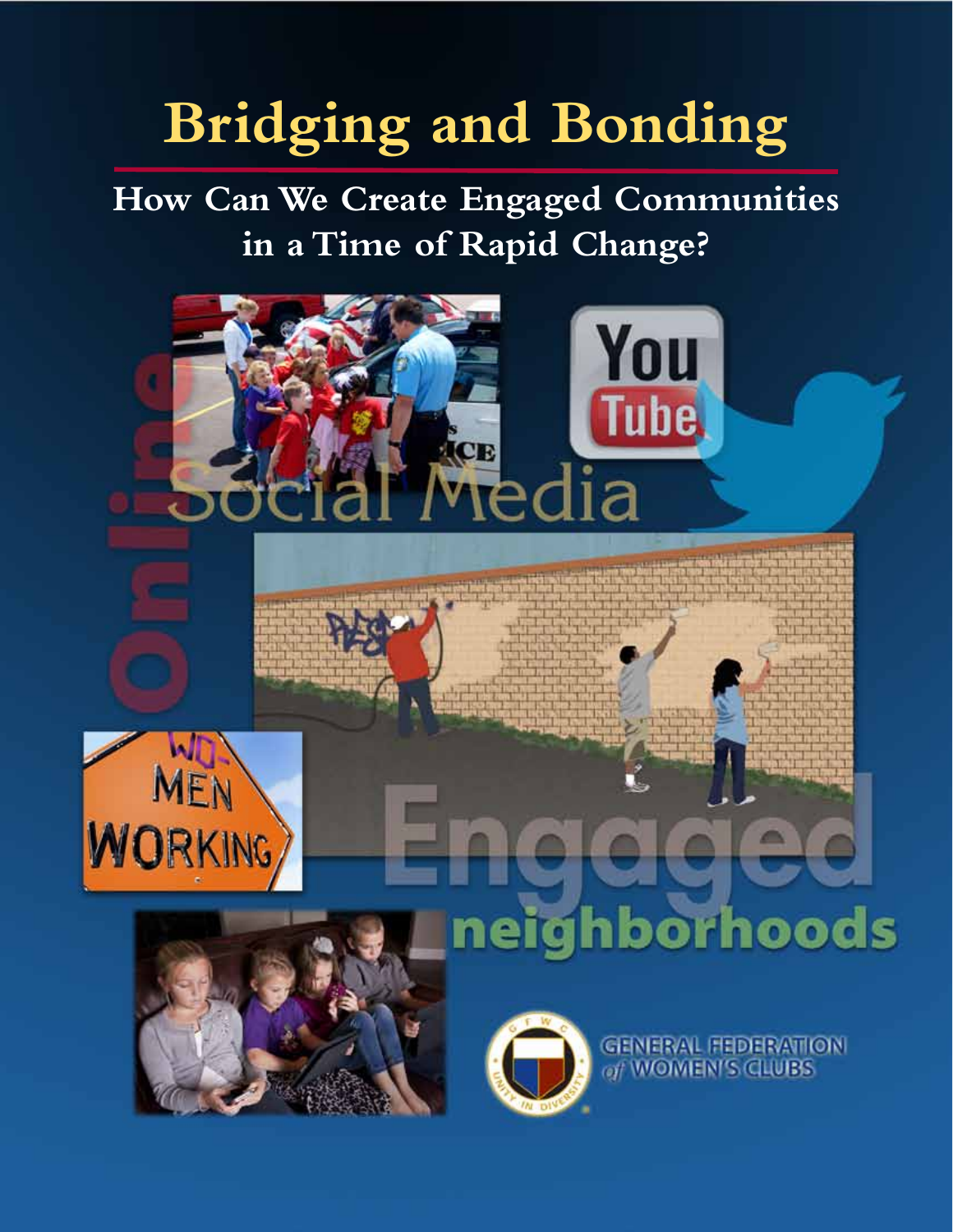This issue guide was developed as part of a collaboration between the General Federation of Women's Clubs and the Kettering Foundation, with special thanks to the students at Franklin Pierce University for their contributions to its development.



#### **GENERAL FEDERATION** of WOMEN'S CLUBS

The **General Federation of Women's Clubs** is an international women's organization dedicated to community improvement by enhancing the lives of others through volunteer service. With more than 100,000 members in affiliated clubs in every state, the District of Columbia, and more than a dozen countries, GFWC members work in their own communities to support the arts, preserve natural resources, advance education, promote healthy lifestyles, encourage civic involvement, and work toward world peace and understanding. For more information, please visit www.GFWC.org.

The **Charles F. Kettering Foundation** of Dayton, Ohio (with offices in Washington, DC, and New York City), is a nonprofit operating foundation chartered in 1927. The foundation is not a grantmaker but rather engages in joint research with others. Kettering's primary research question is, what does it take to make democracy work as it should? For information about the Kettering Foundation, please visit **www.kettering.org** or contact the foundation at 200 Commons Road, Dayton, Ohio 45459-2799; phone: 1-800-221-3657.

**Writer:** Joni Doherty **Executive Editor:** Brad Rourke **Managing Editor:** Ilse Tebbetts **Design and production:** Long's Graphic Design, Inc. **Copy Editor:** Lisa Boone-Berry

*Bridging and Bonding: How Can We Create Engaged Communities in a Time of Rapid Change?*

Copyright © 2013 General Federation of Women's Clubs

All rights reserved.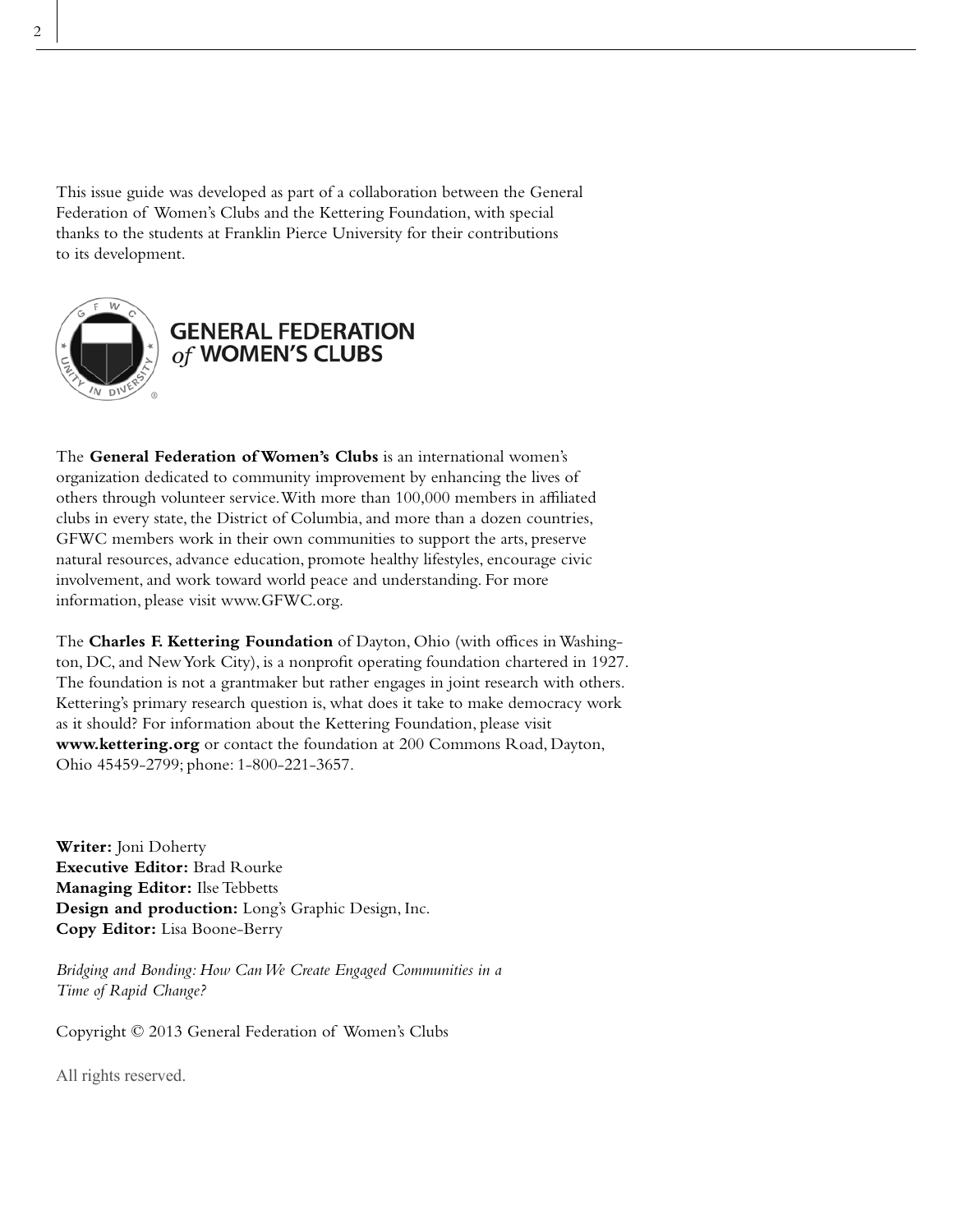

### Bridging and Bonding How Can We Create Engaged Communities in a Time of Rapid Change?

hen he was growing up, Mark Lampert's dad<br>was out the door by 4:30 a.m. every morning<br>for a long commute to work. But because his<br>mom was a full-time homemaker, everyone we *was out the door by 4:30 a.m. every morning for a long commute to work. But because his mom was a full-time homemaker, everyone was at the table each evening by 6:00 p.m. for dinner. Today Mark lives with his wife, April, in Washington, DC. Both have careers with demanding schedules. Like his dad, Mark has a long commute and the couple seldom sits down to dinner before 9:00 p.m. It's a trade-off he's willing to make for his dream job as a video-game sound designer. While Mark and April plan to have children some day, adding those responsibilities to their daily routines will be daunting.* 

 About 45 years ago, when Mark's parents were graduating from high school, only 35 percent of married women worked outside the home. Today there are fewer such "breadwinner" husbands and "homemaker" wives. Since 1994, 61 percent of married women work full time. And 60 percent of married women with children under 3 years old are currently working full time, compared to 21 percent in 1966.

#### **The Problem**

These and other changes have dramatically impacted community life. The effects can be measured by looking at the decline in the number of people who volunteer their services, participate in groups like clubs and civic organizations, follow current events, or involve themselves in political action. Long hours at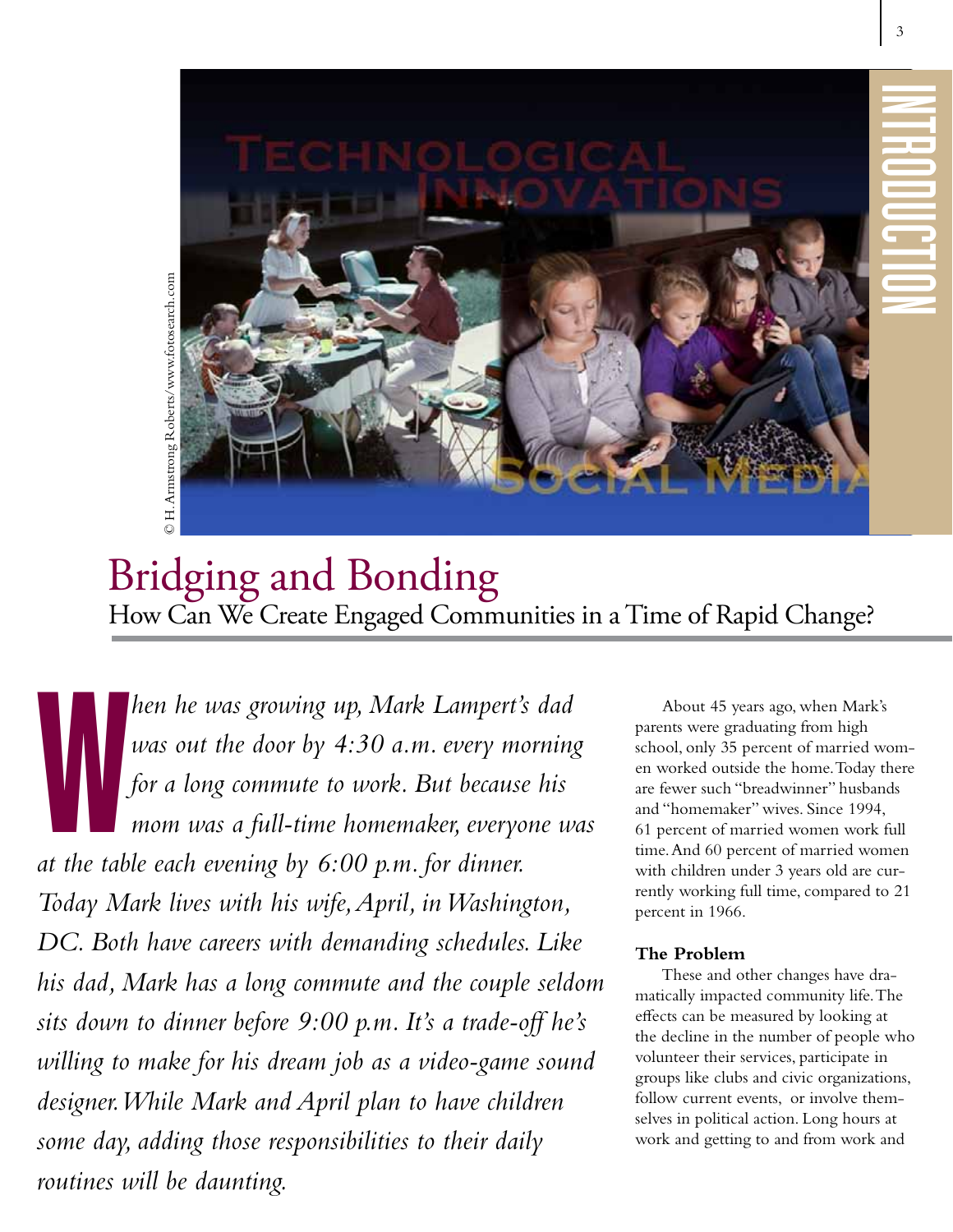private entertainment (such as watching television or surfing the Net) have dramatically reduced the time available for building and sustaining engaged communities.

Studies have shown that women who work full time are 16 percent less likely to volunteer than their parttime counterparts.

 Why is community engagement important? Our personal well-being depends a great deal on the quality of our social networks—the relationships that exist among individuals and between various groups. According to sociologist Robert Wuthnow, these changes have caused "neighborhoodmindedness" to be replaced by looser, more transient relationships. This loss of community connection has physical and psychological effects: we lose our connection with the place we call home, which can lead to social and emotional isolation.

 Many communities have a history of voluntary associations comprised of individuals who come together with the intention of achieving a goal or performing a service. Examples include bowling leagues, social clubs, civic organizations like the Elks, Rotary, Girl Scouts, Boy Scouts, and the General Federation of Women's Clubs. Many perform civic work as part of their mission. Advocacy and politically oriented groups are also part of this mix.

But membership in civic organizations has steadily diminished over the past 50 years. As noted by political scientist Robert Putnam, there has been a 58 percent drop in people attending club meetings since the 1960s. For example, the National Federation of Women's Clubs has lost 59 percent of its members since 1964 and the League of Women Voters has experienced a 42 percent reduction since 1969.

The decline of these groups is associated with a loss of "social capital." Putnam defines social capital as the interplay of social networks and norms of reciprocity and trust, which results in a wide array of economic, educational, and health benefits, and less crime, among other advantages.

 There are two kinds of social capital: bonding (socializing with others very much like yourself) and bridging (connecting with people who are different). For example, while in our increasingly diverse society communitywide civic organizations have declined, personal support groups or clubs focused on shared recreational or professional interest are thriving.

In the past the most homogeneous communities were also richest in social capital. Putnam anticipates that as we become more skilled with building bridges across differences, communities richer in diversity will also become rich in social capital.

#### **A Changing Society**

Now more than ever, Americans are a diverse people. The 2010 census data show that just over one-third of the population reported their race and ethnicity as something other than non-Hispanic white. In this country diversity is often understood as the historically influenced divisions between whites, blacks, and Hispanics. Immigration, which has always been part of the American experience, is another source of diversity. Religious differences have also become a source of mistrust for some people. Research shows diverse communities have more difficulty than homogeneous ones when it comes to working together.

 Mass media, including increasingly privatized and targeted forms of entertainment, such as direct access television, video, and social media also negatively impact community life. Individuals spend more time alone in front of the computer. Increasingly specialized forms of

delivery, including cable channels and direct video, target increasingly narrow markets. People who watch an average of 23 hours a week are significantly less likely to engage in volunteer activities. As the authors of a Corporation for Community and National Service report note, "This adds another nail to the coffin on the corrosive impact of commercial entertainment television on civic engagement." The result? Whether virtually or physically, people have fewer shared experiences.

 More recently, online social media has transformed how we communicate with each other. And generational differences, more distinct now than at any time since the 1960s, are in large part a consequence of rapidly changing technologies. It often seems as though young people are inhabiting a world that is different not only from their parents' world but even from the world occupied by those just a decade older.

Our perceptions of others are strongly influenced by what we see on television or read on the Internet or in newspapers. The media often present sensationalized or stereotypical portrayals of those whose life experiences differ from the mainstream. This may foster a tendency to "circle the wagons." For community organizations where social activities and friendships are important, new members whose life experiences match those currently involved in the organization are recruited. Those with differing economic, ethnic, generational, racial, regional, or religious life experiences may be intentionally or unconsciously excluded. It may also result in a proliferation of groups and organizations that are isolated from each other in spite of shared goals or geographic proximity.

#### **A Framework for Deliberation**

Changing economic conditions and technological innovations, including the ever-increasing pervasiveness of mass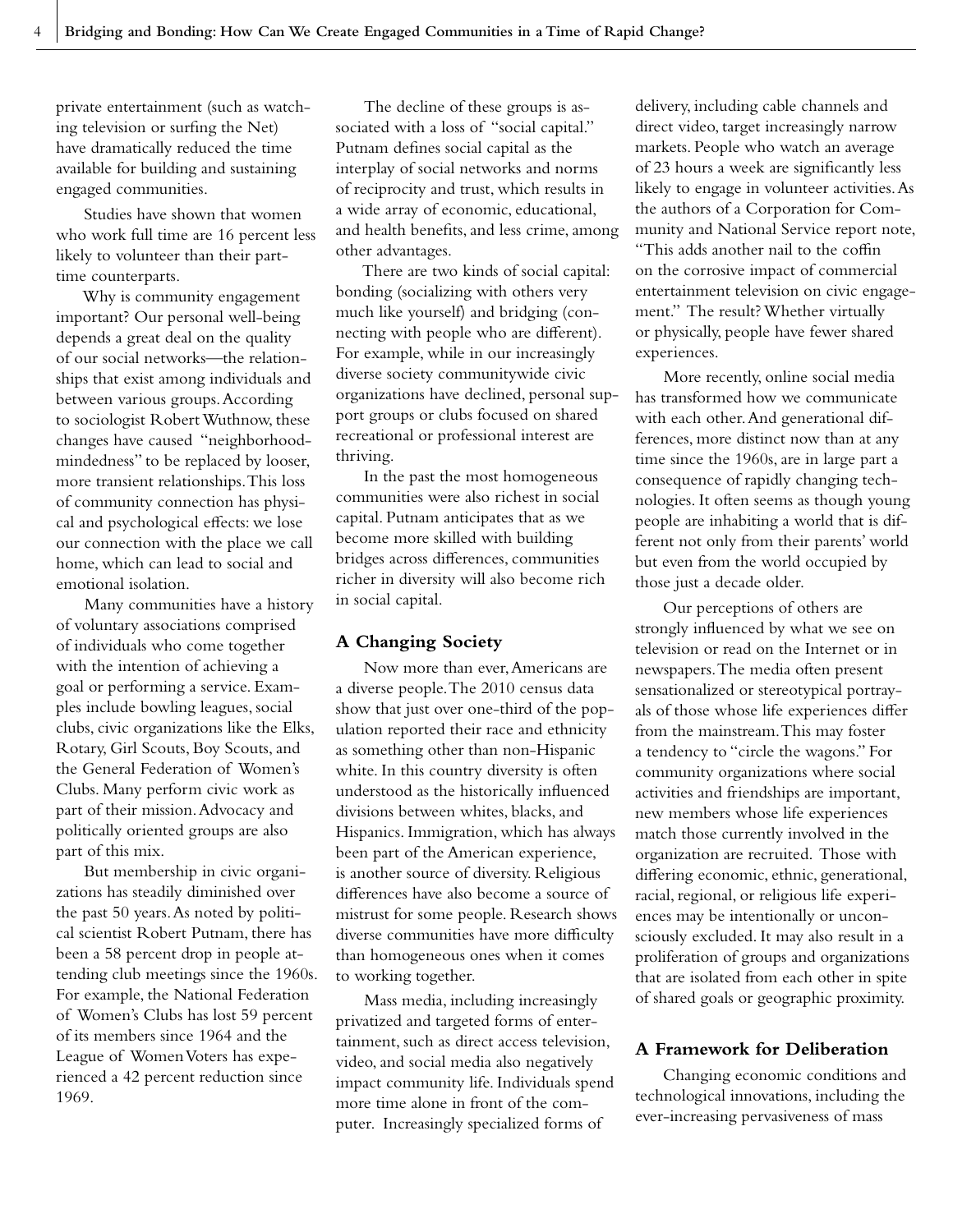#### **Volunteer Rates by Selected Characteristics**

Percentage of the US population that volunteered at least once through or for an organization between September 2009 and September 2010



and social media, have transformed our personal lives and our communities. This has affected how families interact, how and where we work, and how we form and maintain relationships, both public and private. Today individuals may bond more strongly with an online community or colleagues at work than with their neighbors. The blurring of distinctions between work and home, made possible by technology, consumes time once spent on social and civic pursuits. Public spaces and even our own neighborhoods don't seem as safe as they used to be. And a lack of trust in others makes bridging differences between those with differing social, political, religious, or cultural beliefs and experiences more challenging.

 What we need to deliberate about is this: how can we create engaged communities in a time of such rapid change?

The response to this challenge isn't clear. Some believe we should embrace technology and recognize the value of

differences. Others believe we should reaffirm the value of personal connections and recognize that communities exist in physical places that must be welcoming and safe. A third possibility is to focus on addressing the social and economic issues that limit individual success or civic participation.

**Option 1 asserts that we need to use new technologies as tools for civic renewal.** In addition, we need to rebuild our trust in each other and reject stereotypes instilled by mass media. In this time of increasing diversity, we have to find ways of accepting and affirming generational and cultural differences.

 *The trade-off is that changes in the longstanding character of many civic organizations may be difficult for more traditional members to accept.* This option may also lead to more superficial relationships. People barely have enough time for family and current friends, so they may not want to connect with people who don't

share their interests and values.

**Option 2 is based on the belief that human beings need to see, hear, and even touch each other in order to bond.** If people are to interact with each other, our communities have to be safe and pedestrian-friendly. Finally, since a sense of place also includes shared history, arts, and culture, educational, historical, and arts organizations all have an important role to play.

*The trade-off is that this may actually increase fragmentation by appealing to personal and localized interests rather than building bridges across differences.* Efforts to make communities safer may lead to abuse of community policing or neighborhood watch efforts. Focusing on social connections may divert attention and resources away from poverty, inadequate schools, or public health problems.

**Option 3 calls for addressing the social and economic issues that limit people's civic participation.** We need to recognize the many ways in which people contribute to the common good. Even if individuals don't have the time to become involved, they may be willing to contribute their expertise or write a check for a cause they support on a case-by-case basis.

 *The trade-off is that this may result in focusing on economic issues and personal professional development instead of a more integrated approach to community life.* It may increase partnerships between civic organizations, businesses, and government, but at the cost of blurring the differences between public and private interests. Focusing on financial security may transform community service into yet another activity that prioritizes selfinterest.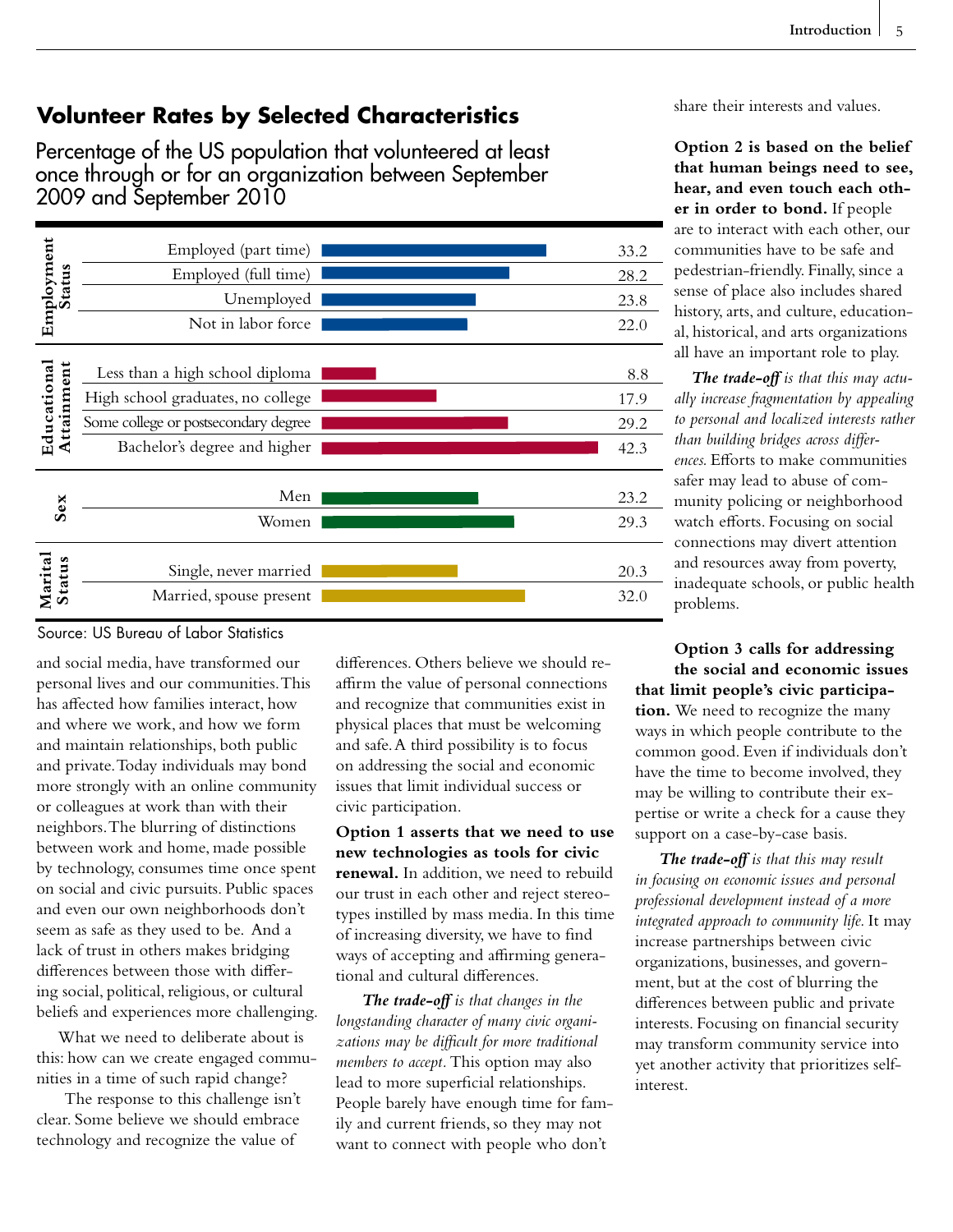

6

OPTION

1

### Embrace Change and Affirm Differences

I<br>I<br>I<br>I *n 2010, Billy Lucas, a 15-year-old Indiana high school student, committed suicide after being taunted by his classmates for being gay. (As with many other victims of anti-gay bullying, Lucas may or may not have been gay.) In an MTV interview, syndicated columnist Dan Savage lamented, "I wish I could've talked to this kid for five minutes, so I could've told him it gets better." Then he realized it wasn't too late to reach thousands of other teenagers.* 

Savage and his partner Terry Miller made a video about how they each had been bullied in high school and emphasized how they had grown up to live happy lives. They posted it on the video-sharing site, YouTube, and encouraged other gay, bisexual, and transgender adults to do the same. The It Gets Better project is now a worldwide movement with more than 50,000 user-created videos that have been viewed more than 50 million times. Contributors now include celebrities, politicians, and organizations, including President Barack Obama, and employees from The Gap, Google, Facebook, and Pixar.

According to Option 1, building and sustaining engaged communities requires us to adapt to cultural and technological change in just this kind of way. Americans have always been pioneers, embracing the unknown. We need to use new technologies to unite rather than divide us. Facebook, Twitter, and texting should not be limited to maintaining connec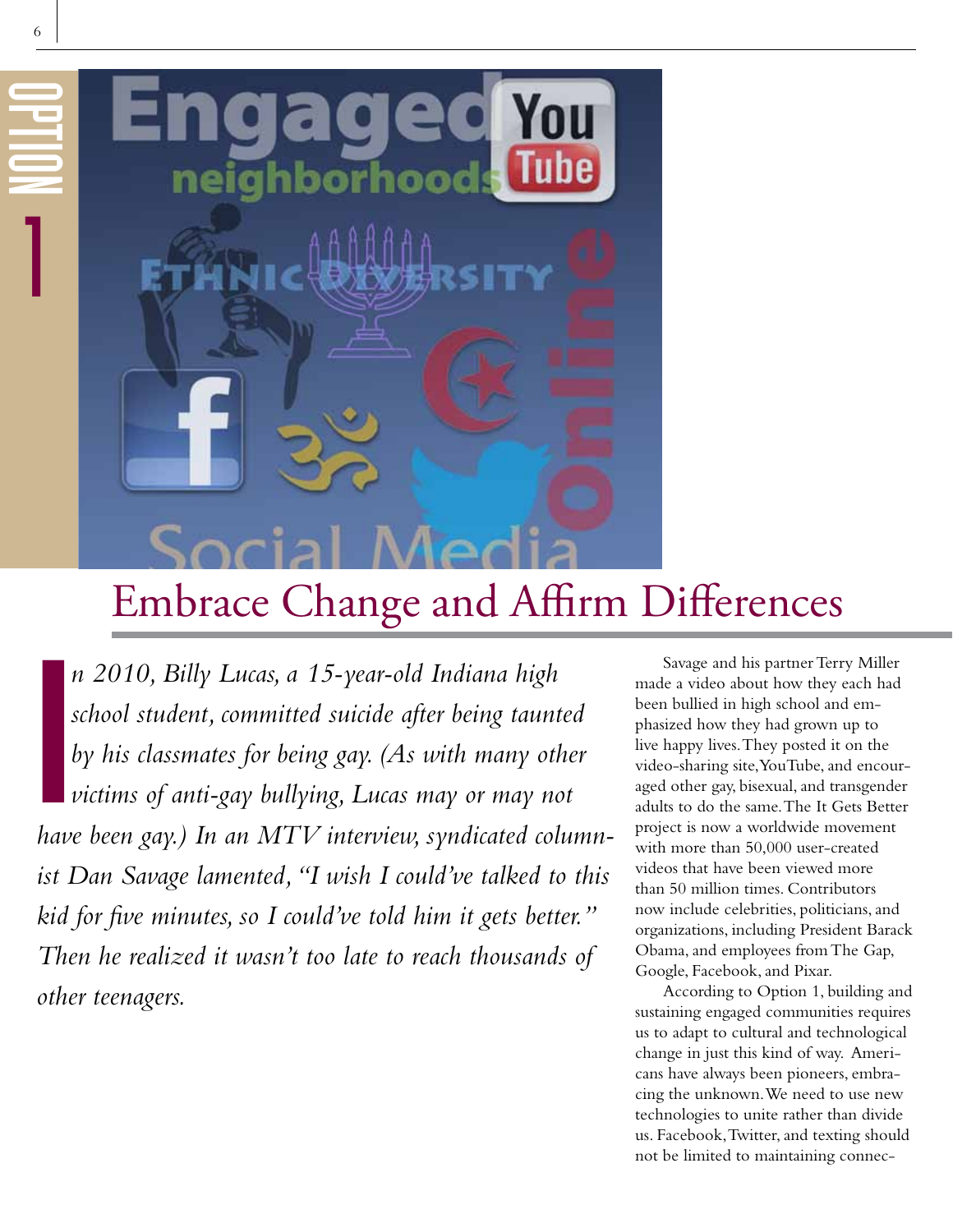tions with family and friends, but also as tools for civic renewal. In addition we need to rebuild our trust in each other and reject stereotypes instilled by mass media. Also, in this time of increasing diversity, we have to find ways of accepting and affirming generational and cultural differences.

#### **Adapt to Generational and Technological Change**

 Millennials, those born after 1980, and children of the digital age, could also be called the "always connected" generation. They are immersed in social media. Eighty-three percent sleep with their cell phones, and rely on them for texts, phone calls, and e-mails, songs, news, videos, and games. Only 50 percent of Baby Boomers, and 20 percent of the Silent Generation have cell phones by their beds. Three-quarters of those under 30 have their profiles on social networks. Virtual communities whose members may never meet in person continue to proliferate

As a society we rely heavily on electronic media not only for personal communication and entertainment, but also to advance social and political causes. Technology provides avenues for education and mentoring in ways that were simply not possible even a decade ago. As demonstrated by the It Gets Better project, social media can be used to provide support not available in local communities for those subject to discrimination, harassment, or political persecution.

 A Pew Charitable Trusts study found that one in five Americans uses digital tools to communicate with neighbors and monitor community developments. Today many people under 65 participate in civic and political activities through signing and forwarding e-mail petitions, "checkbook memberships," and becoming active in short-lived coalitions. While some of these acts are performed alone in front of a computer screen, the issues often are discussed with others at work or school.

 According to this option, the Internet is an invaluable tool for those interested in building social capital. Communities in the future will be located not only in particular places but also in virtual spaces. "Electronic welcome mats" are an interesting example of how the Internet can be used for mobilizing community action. These are web pages developed to share information about an organization's mission and assist with fundraising and "friend raising." They can also be used to organize community activities. In an initiative that blended civic and recreational interests, a successful protest against attempts to close dog parks was organized by the New York Chihuahua Club's online group. The Chihuahua



for more formally organized and often hierarchical civic organizations.

While this option holds that we need to embrace such new tools of engagement, we also need to ensure that these new forms of communication don't lead to increasing social fragmentation. When individuals use technology to connect only with family and friends the result is virtually isolated social enclaves. Organizations need to figure out how social media can be used to establish appealing sites for reaching out to potential new members and diverse audiences. And, according to this option, everyone, regardless of age or wealth, should have the opportunity to learn how to use these new forms of communication and have access to high-speed Internet.

#### **Rebuild Trust**

In contrast to trust based on interpersonal relationships, social trust includes trusting people in general. In the 1960s, 55 percent of all Americans trusted strangers; by 1999 that number was down to 34 percent. In 2010, two-thirds of Millennials agreed that "you can't be too careful" when dealing with people you don't know. Researchers have found that while diversity reduces trust, direct contact with members of other social or racial groups has positive effects.

A study conducted by Dietlind Stolle and Laura Nishikawa found that more than 90 percent of parents teach their children to distrust strangers. This is true not only for parents who lack trust themselves, but also for 20 percent of "generally trusting" and 71 percent of "mixed-trusting" parents. Only 5 percent of parents transmit trusting values to their children. There's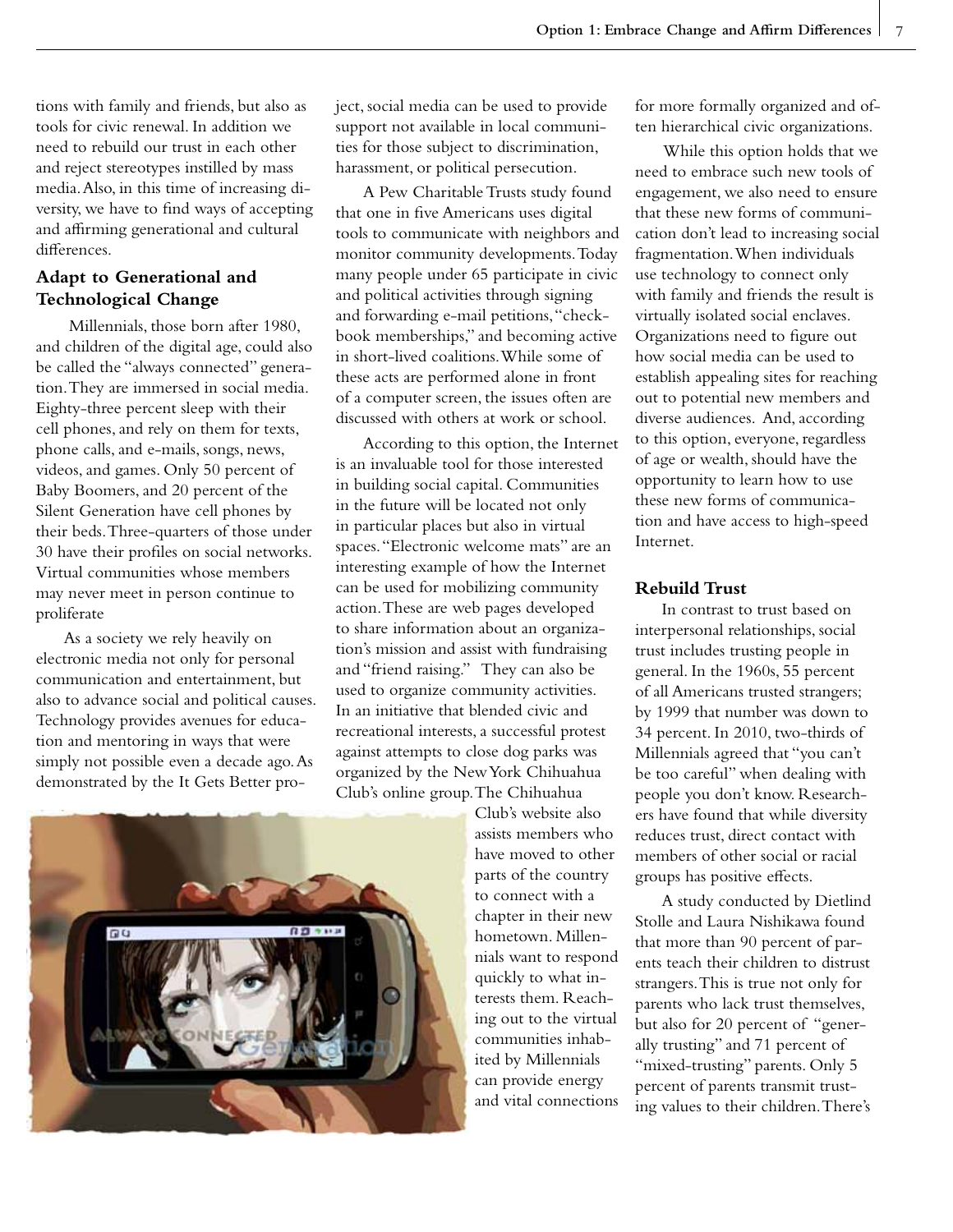#### **Millennials Outpace Older Americans in Technology Use (2010)**

|                                                                             | <b>Millenial</b><br>$(18-29)$ | $Gen-X$<br>$(30-45)$ | <b>Boomer</b><br>$(46-64)$ | <b>Silent</b><br>$65+$ |
|-----------------------------------------------------------------------------|-------------------------------|----------------------|----------------------------|------------------------|
| <b>Internet behaviors</b>                                                   | $\frac{0}{0}$                 | $\frac{0}{0}$        | $\frac{0}{0}$              | $\frac{0}{0}$          |
| Created social networking profile                                           | 75                            | 50                   | 30                         | 6                      |
| Wireless Internet away from home                                            | 62                            | 48                   | 35                         | 11                     |
| Posted video of themselves online                                           | 20                            | 6                    | $\overline{2}$             | 1                      |
| <b>Use Twitter</b>                                                          | 14                            | 10                   | 6                          |                        |
| Cell phone and texting                                                      |                               |                      |                            |                        |
| Use cell to text                                                            | 88                            | 77                   | 51                         | 9                      |
| Texted in past 24 hours                                                     | 80                            | 63                   | 35                         |                        |
| Texted while driving                                                        | 64                            | 46                   | 21                         |                        |
| Have a cell phone/no landline                                               | 41                            | 24                   | 13                         | 5                      |
| Median $#$ texts in past 24 hours                                           | 20                            | 12                   | 5                          |                        |
| Note: Median number of texts is based on those who texted in past 24 hours. |                               |                      |                            |                        |

Source: PEW Reseach Center

also been a 13 percent drop in people who trust the press, an 8 percent drop in education, and a 10 percent drop in trust in organized religion.

 Stolle and Nishikawa note that this phenomenon results in "little help between strangers, a lack of cooperation . . . between unknown people, and, as a result, the inability to overcome collective action problems. Fear of strangers and trust do not go well together."

#### **Accept and Affirm Social and Cultural Differences**

 There has been more immigration since 1970 than at any time since the 1920s. According to 2012 US Census figures, 20 percent of people living in the United States speak a language other than English at home. Increased sensitivity to the customs, perceptions, and beliefs of others can help increase understanding. Becoming more familiar with other cultures and interacting socially at school functions and neighborhood events can be a first step.

Exposure to individuals whose experiences and beliefs differ from our own can make us feel uncomfortable. Different groups respond differently to the challenges posed by diversity. Only 39 percent of non-Hispanic whites over 30 believe "most people can be trusted." Other groups are even more unwilling, according to Robert Putnam's research. Only 6 percent of African Americans and 18 percent of Hispanics are trustful of people they don't know. As Putnam has noted, ethnic and racial neighborhood diversity exert a negative effect on social capital. Therefore, individuals and groups interested in civic renewal need to take on the challenge of building bridges across these differences.

Distrust arising from differences can be reduced through regular interactions with other people. One study on neighborhood diversity concluded, "Actual contact with diverse others makes racial and ethnic differences less threatening to majorities. . . . It is clear that the strength and nature of social ties may be critical to the way in which individuals react to diverse surroundings."

 Many civic activities are connected to church and school. Instead of increasing insularity, these civic strongholds can work to provide a foundation for building bridges to connect with other groups. In particular, initiatives that increase knowledge of different cultures and enhance interfaith understanding will help rebuild the trusting relationships essential for robust community life.

 Many civic organizations ought to work harder to branch out. In his study of voluntary associations, political scientist Scott Walker has discovered that civic organizations tend to direct invitations toward people with higher levels of income, education, and civic and po-

litical skills. Community groups should work to ensure all residents are welcomed, not only the highly educated and economically secure.

#### Trade-offs to this option

**While the risk of teaching children to trust strangers may be small, it still exists. Also in a society where so many people do not have enough time to be with family and friends as much as they would like, it's unlikely that they will choose to spend time and effort socializing with people with whom they have little in common.**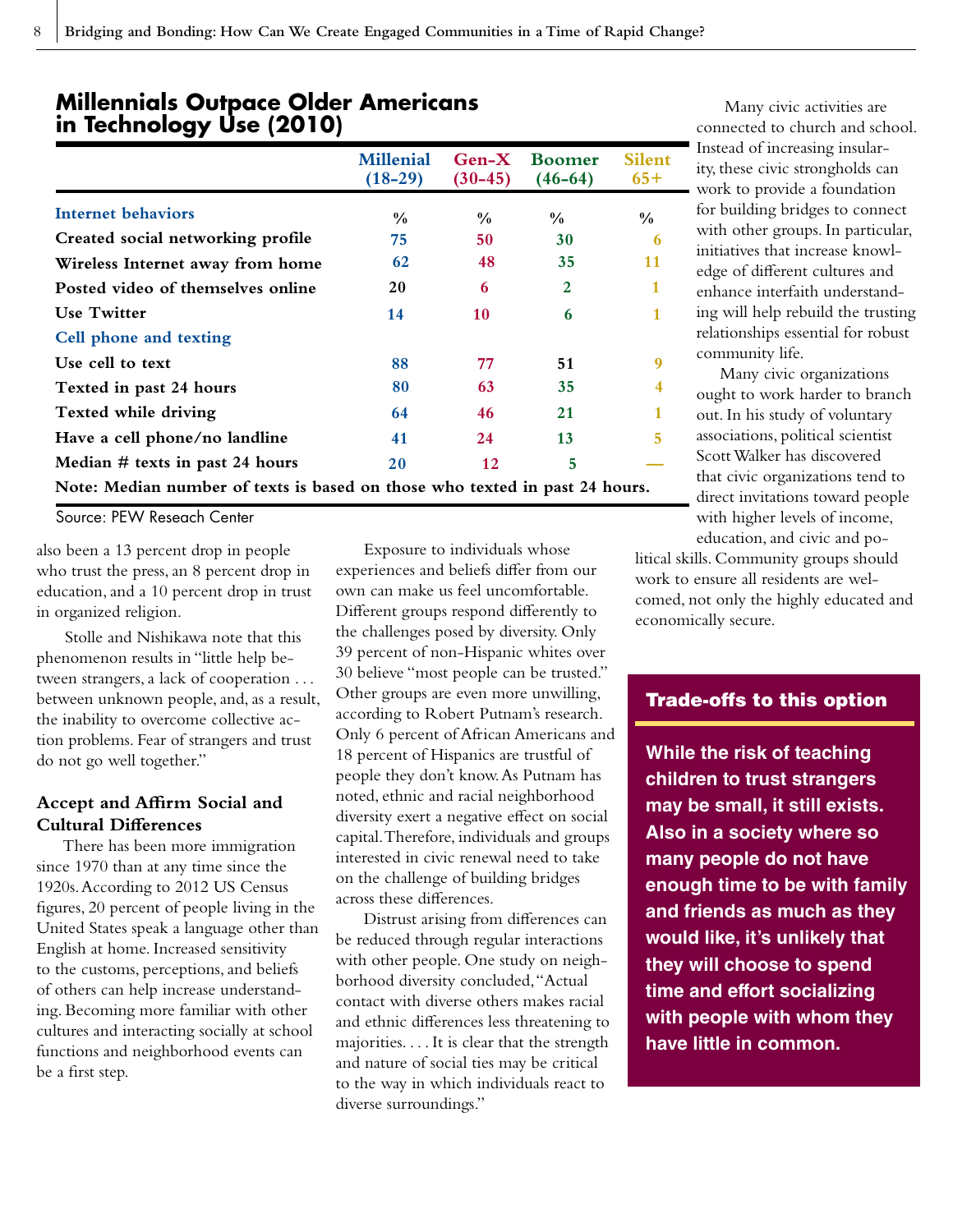

# Strengthen and Renew Traditional Ways of Connecting

F *ranklin McCain, Ezell Blair Jr., Joseph McNeil, and David Richmond, the four young college students who sat down together at a Woolworth's lunch counter in 1960, were close friends. They all lived in the same dorm and three had been friends since high school. When Ezell Blair worked up the courage to sit down on a stool that had up until that moment been exclusively reserved for white customers and asked for a cup of coffee, it was in part because he was flanked by his roommate and two other good friends.*

 A study conducted by Stanford sociologist Doug McAdam explored why some people remained active in the Civil Rights Movement after travelling to Mississippi during "Freedom Summer" while others dropped out. The difference, he discovered, was not based on a commitment to ideals but rather on the depth of their personal relationships with other activists. Those who stayed involved had more close friends who were also part of the movement.

 These strong ties can be contrasted with the weak ties generated by online social media today. Journalist Malcolm Gladwell notes, "You can have a thousand 'friends' on Facebook, as you never could in real life." Furthermore, these are two very different kinds of relationships. He goes on to say, "Social networks are effective at increasing participation—by lessening the level of motivation that participation requires." For example, the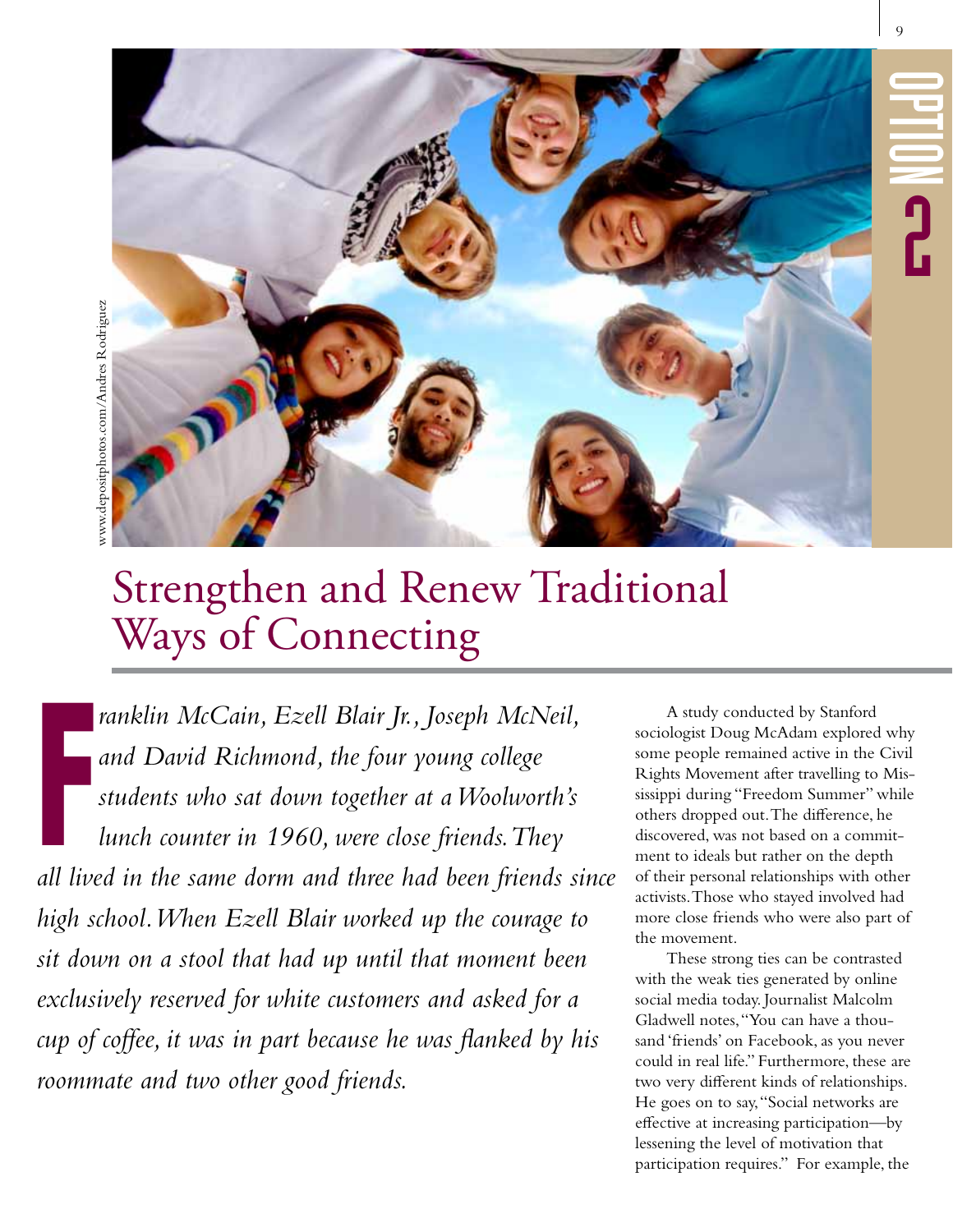Save Darfur Coalition Facebook page has more than one million members, but the donations only average out to nine cents apiece.

Option 2 is based on the belief that human beings need to see, hear, and even touch in order to form lasting bonds with one another and with their communities. New social media can introduce new ideas, foster innovation, and increase motivation to become engaged, but they don't create the sustained commitment or build the relationships necessary for addressing complex social problems.

#### **Public Spaces Must Be Safe and Welcoming to All**

Even the casual interactions at local businesses, parks, schools, and post offices provide building blocks for social capital. However, for these to occur, people must feel that their neighborhoods are safe and pleasant. This may mean paying for additional public lighting and working in partnership with law enforcement to develop community-policing initiatives. This approach to law enforcement usually involves assigning officers to given areas so that they can become familiar with the neighborhood and with the people who inhabit it. It also requires a problem-solving approach rather than one in which police respond to crimes already committed. The drawback is that this is more time consuming and expensive than traditional police work. Community police officers also have to deal with pressure from some residents to arrest or drive away loiterers or groups of young people even if they are breaking no laws.

 According to this option, communities need to create environments that encourage pedestrian traffic, which will help make public spaces more pleasant and accessible. While many neighborhood parks are designed to attract adults and younger children, the needs of teenagers are often ignored. Skateboard parks and community centers where teens can come together to socialize, listen to music, and play video games will send the message that teens are valued community members. Local officials and clubs could work together to create public spaces with activities designed to target specific ages or offer opportunities for people of different generations to interact. Civic and social groups could also do more to attract younger members through junior chapters or sponsoring activities and service projects that appeal to teens and young adults.

#### **Place Is More than Geography**

 Place isn't limited to a geographic location but can also include shared history, arts, and culture. Extraordinary events can also build a shared sense of identity and commitment. Some social scientists believe the terrorist attacks on September 11, 2001, may have had the same effect as World War II, creating a generation more politically and civically committed than their parents were.

 Educational, historical, and arts organizations all have an important role to play in building and sustaining our sense of place. Individuals should make an effort to learn about their community's social and natural history, and local historical and cultural organizations need to make connections between their particular area of interest and broader civic concerns. They should also reach out to everyone. Too often these organizations are perceived as serving only those who are well educated and more economically secure.

This option also holds that the visual and performing arts can create ways of engaging the public in issues related to social justice, inclusiveness, community building, and environmental issues. Possible partners can include local businesses, community and cultural organizations, and government agencies. Public participatory art projects (where artists and residents work together to explore a local issue through creation of a mural or a site-specific sculpture) storytelling, musical events, and digital histories are some examples of what might serve the purpose. The Art and Soul project in Starksboro, Vermont, explored issues



*Community policing usually involves assigning officers to given areas so they can become familiar with the neighborhood and with the people who inhabit it.*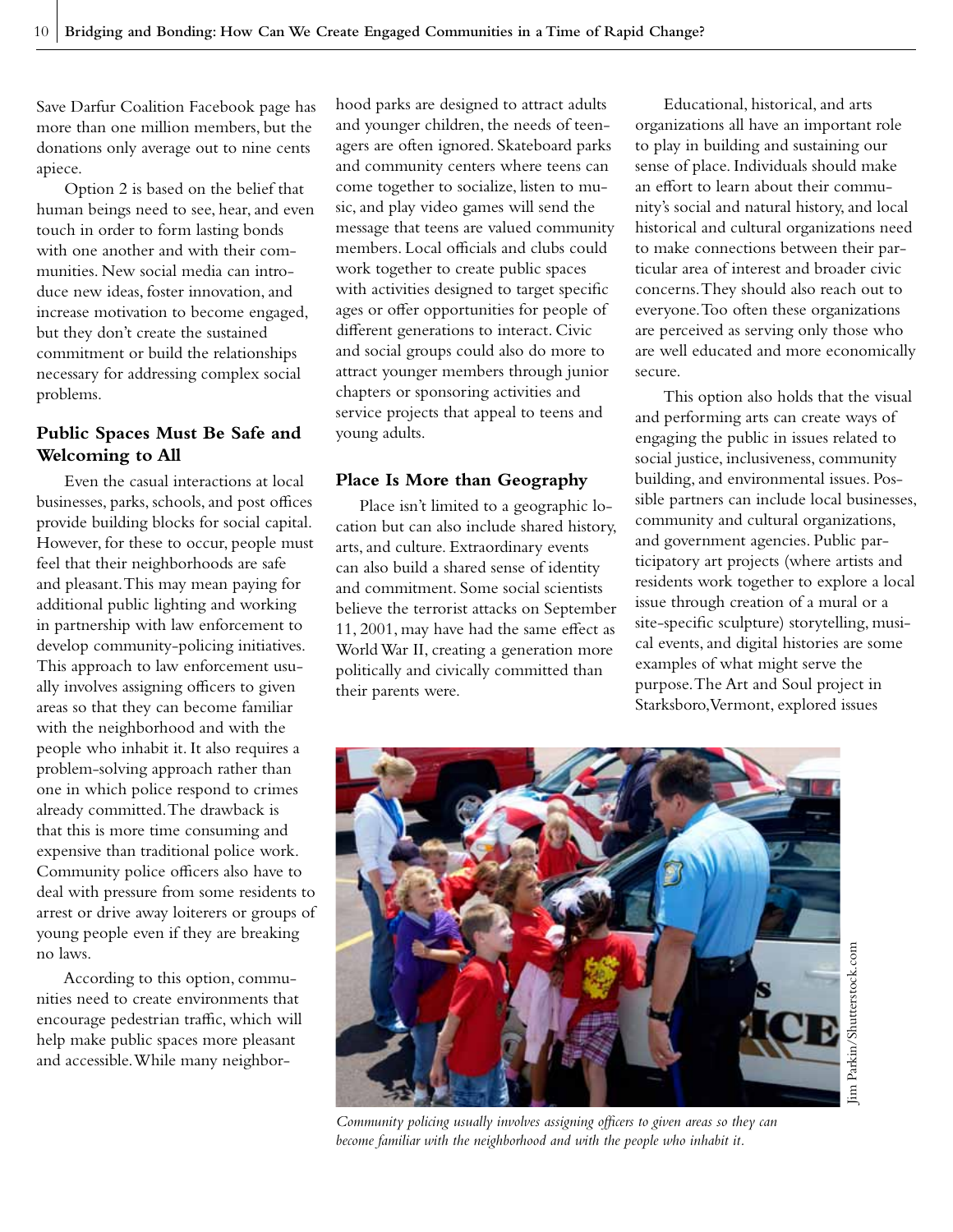involving "integrating newcomers and old-timers, commuters and farmers." Conflicts concerning rapid growth, rural lifestyle, rising real-estate prices, and limited economic opportunities were all addressed. Using digital storytelling, artistic collaboration, and community events, residents engaged in discussions about what they value and developed actions for addressing the problems at hand. Other activities associated with the project included "Slow, Children" road sign design, cross-generational collage and sculpture, school programs, and weekly landscape painting sessions.

#### **Build Relationship-Rich Organizations**

 Today, churches and schools are the most popular volunteer sites. Not coincidentally, they are places where people regularly spend time together and come to know and trust each other. This suggests that relationships may be richer in settings where people share a specific belief or common interest than in the community-at-large.

In spite of the decline in traditional church membership, the *Economist* reports megachurches (institutions with an average congregation of more than 2,000 each weekend) have grown from fewer than 10 in 1960 to more than 1,200 today. These churches have attracted new members by redesigning their buildings and services to appeal to the interests of potential congregants. "Out went 200-year-old hymns, pulpits and even church-like buildings. In came information booths, food courts, churches that look like schools, reggae services and sermons with Powerpoint presentations." The *Economist* notes, "If megachurches can win millions of new supporters by lowering barriers to entry, there is no reason why secular civic organizations cannot do the same."

 Voluntary organizations and clubs might learn a lesson from these churches by thinking about how to appeal to



*Voluntary organizations might learn from megachurches, which have attracted thousands of new members by redesigning their buldings and services to appeal to the particular interests of potential congregants.*

prospective members. Are the organization's traditional customs and practices inadvertently driving away new members? Is the organization welcoming to a diversity of educational levels, ages, religious beliefs, cultures, and incomes? Are new members unintentionally made to feel as if they don't fit in? These are the questions organizations ought to ask themselves.

 Voluntary associations that operate at regional or national levels need to examine the quality of their relationships with local chapters. Bureaucracy and professionalization may be necessary to maintain a complex organization, but staying in touch with, and understanding, the needs and interests of grassroots members is critical. Just as with businesses, it is easy to develop a distinct culture at the national headquarters that results in alienation at local branches. The megachurches managed this problem by developing small groups designed to break up the congregation, ensure face-to-face interaction, and appeal to the particular interests of individuals, such as computer enthusiasts, cyclists, and knitters. In many ways these groups resemble the traditional chapters of voluntary organizations.

#### Trade-offs to this option

**Many people now live in ways that are quite different from the way we lived even 5o years ago. Few may really have the time to connect with neighbors whom they may barely know. In difficult economic times, cash-strapped towns and cities may not have the revenue to spare for community policing, cultural and artistic programs, or amenities that go into making public spaces attractive. Some may see this as a "feel good" approach that diverts resources from critical problems like public health, crime, or poverty.**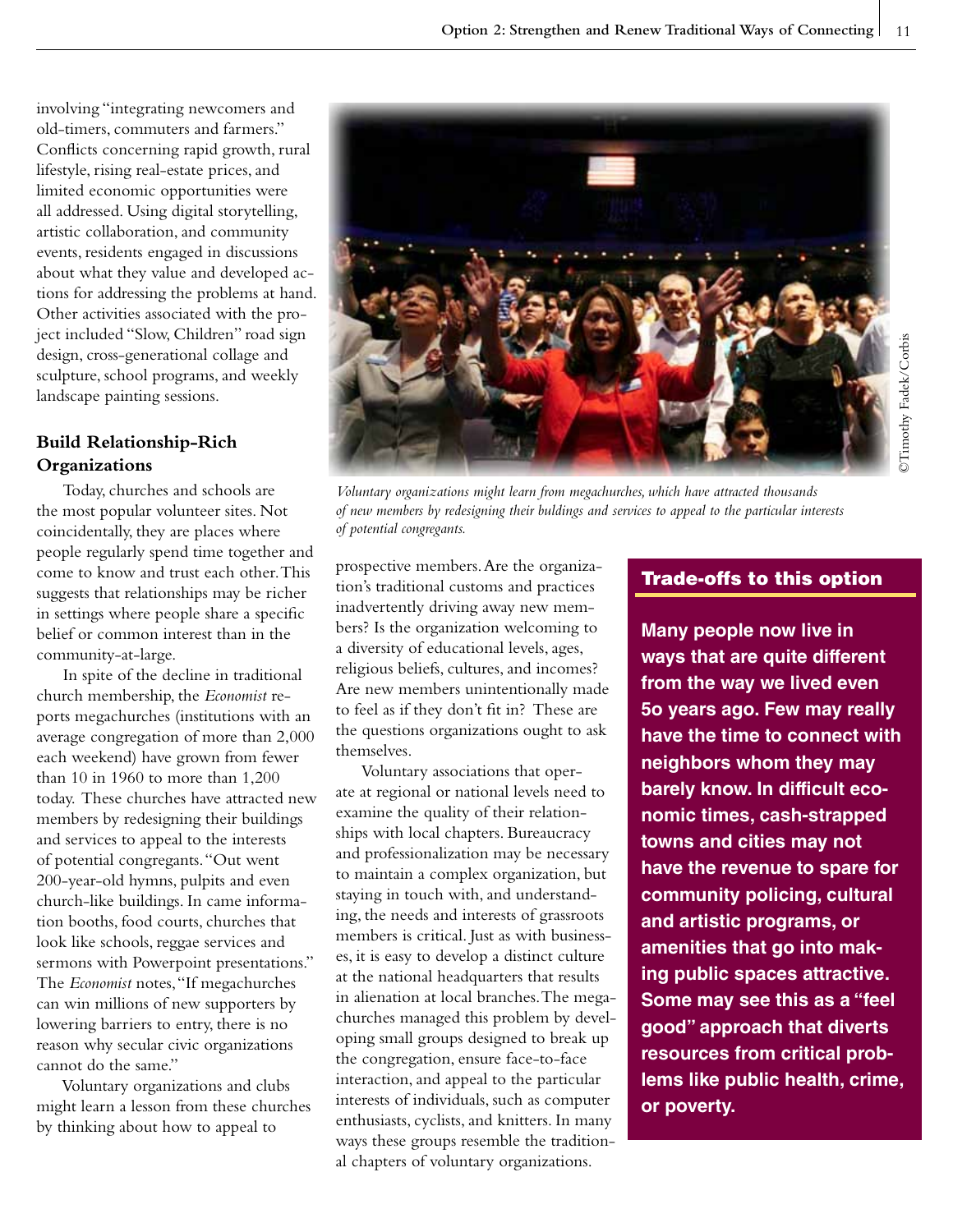12



# Meet People Where They Are

A *s with many people, Ellie Towne's routine consisted of getting up, going to work during the day, spending the evening at home, and going to bed. But, she explains, "When I retired, I realized what was going on in the community. That's when I said, 'I've got to do something about it.'" Towne lives in Flowing Wells, a neighborhood in Tuscon, Arizona, where about 75 percent of the residents live in trailers.* 

Disturbed by the number of drugrelated crimes that occurred in the neighborhood, Towne joined the Flowing Wells Neighborhood Association and Community Coalition. She worked with the sheriff's department and other volunteers to close down methamphetamine labs and paint out graffiti. Towne and 290 other volunteers removed 216 tons of garbage from a 3-square-mile area. They lobbied for better lighting and flood control. However, as dedicated as Ellie Towne is, she could not have done it alone. The renewal involved many individuals and partnerships with civic groups and governmental agencies.

 Today, instead of looking out over a neglected field and "people racing around in their vehicles [and] drug activity," Towne sees a park with spaces designed for T-ball, basketball, volleyball, horseshoes, and baseball; two "tot lots"; picnic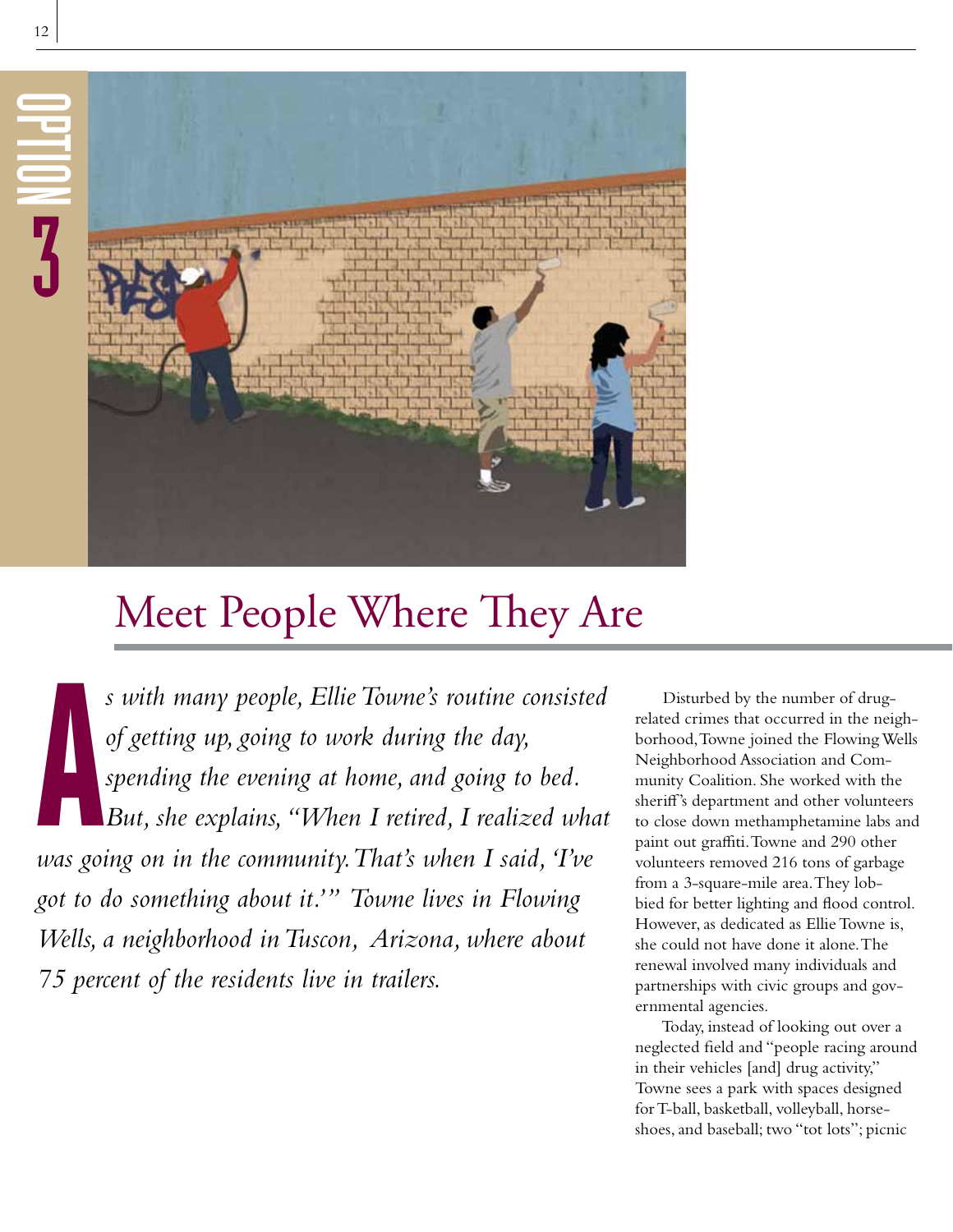tables; and a walking path around the perimeter. Flowing Wells also has a new community center (named after Towne) and a health center. Residents have attracted a grocery store, a library, and a bank, and are working to attract more businesses.

Self-reliance and self-interest have always been hallmarks of American life. As demonstrated by what happened in Flowing Wells, people's first priority is often to take care of their own physical and economic security. Personal preferences, stage of life, generation, and culture also influence people's decisions about how and when to engage. Even Ellie Towne, who now devotes so much of her time to the community, did not do so until after her retirement. Those committed to civic engagement need to acknowledge and respect other choices and develop strategies for connecting with the needs and interests of all residents. There is no gold standard for measuring social responsibility.

#### **Personal Economic Security and Community Connections**

 For those who are barely making ends meet, financial challenges affect how individuals engage with their communities. Economic status often determines group membership, with little mixing across differing income strata. For those whose financial situation is precarious, painful decisions often need to be made. For example, should limited financial resources be used to help struggling friends and relatives or be saved for a child's education? And although a young person may have a loving family and a supportive community, if she doesn't have money for tuition, she will not be able to go to college. Working overtime or holding down two jobs may mean there is no time for volunteering or joining a community organization. But, according to this option, civic-minded organizations can attract volunteers through providing internships and activities that

both further their mission and provide opportunities for individuals to develop professional skills.

 Sixty-two percent of Millennials say a high-paying career is among their most important goals. In a report prepared by the National Conference on Citizenship, 59 percent of volunteers in national service programs thought their contributions would benefit them personally by improving their work skills and helping them make connections that could lead to jobs. In order to have fully integrated networks, instead of groups isolated by differing economic classes or age, anyone interested in strengthening community life has to include economic well-being in the mix.

#### **Strengthen Connections between Different Social Networks**

Our increasingly time-hungry, fitness-oriented, and mobile society fosters the creation of small, informal, and sometimes short-lived social groups based on professional, recreational, and social interests. Focusing exclusively on more formally organized, civically oriented groups overlooks the opportunities for bridging and bonding offered by an array of other networks focused on personal and professional interests.

 Ann Brookman, a social anthropologist, believes that Putnam and others concerned about the decline of social capital overlooked the value of the networks created around family-based activities. Many of these activities, typically organized by women, are generators of social capital. For example, many working families help each other, especially in the area of child care. Other informal ways of being connected include rotating schedules of driving children to school and babysitting rings. According to this option, we shouldn't underestimate the value of tapping into these networks or the contributions they make to building engaged communities.

Many family activities are now

centered on sports. While membership in traditional civic organizations and clubs is declining, organized recreational activities are on the rise. In an essay entitled "New Ways of Bowling Together," sociologist Peter Hart-Brinson observes that civic recreation appears to be replacing Lions Clubs and PTAs as a preferred way of getting involved in public life. He goes on to note that the fitness boom "breathed new life into an old civic form—not because it is an efficient way to raise money, but because it resonates with the cultural value of hard labor and with narratives of suffering for a noble cause." He concludes, "There may be fewer people in bowling leagues today, but bowlers might be raising more money for charity than ever before."

 Rather than declaring that social capital is in decline and trying to restore its traditional forms, this option holds that we should seek out ways of connecting with these vital, new areas of community life and consider what more traditonal organizations can do to emulate them.

#### **Overlapping Spheres**

 Civic associations might follow the lead of professional organizations, which have become significantly more engaged in the community since the 1960s. Civic organizations should develop programs and internships that link people's professional interests with community work. Civic organizations also need to do more to structure volunteer work and internships that clearly connect with the development of professional skills. Civic, social, and fraternal organizations could partner with professional associations, local businesses, high schools, and colleges to design internship and volunteer programs. This could also lead to a growth in memberships, which have declined even as those in professional organizations have steadily increased.

In order to reenergize longstanding members and attract new ones, tradition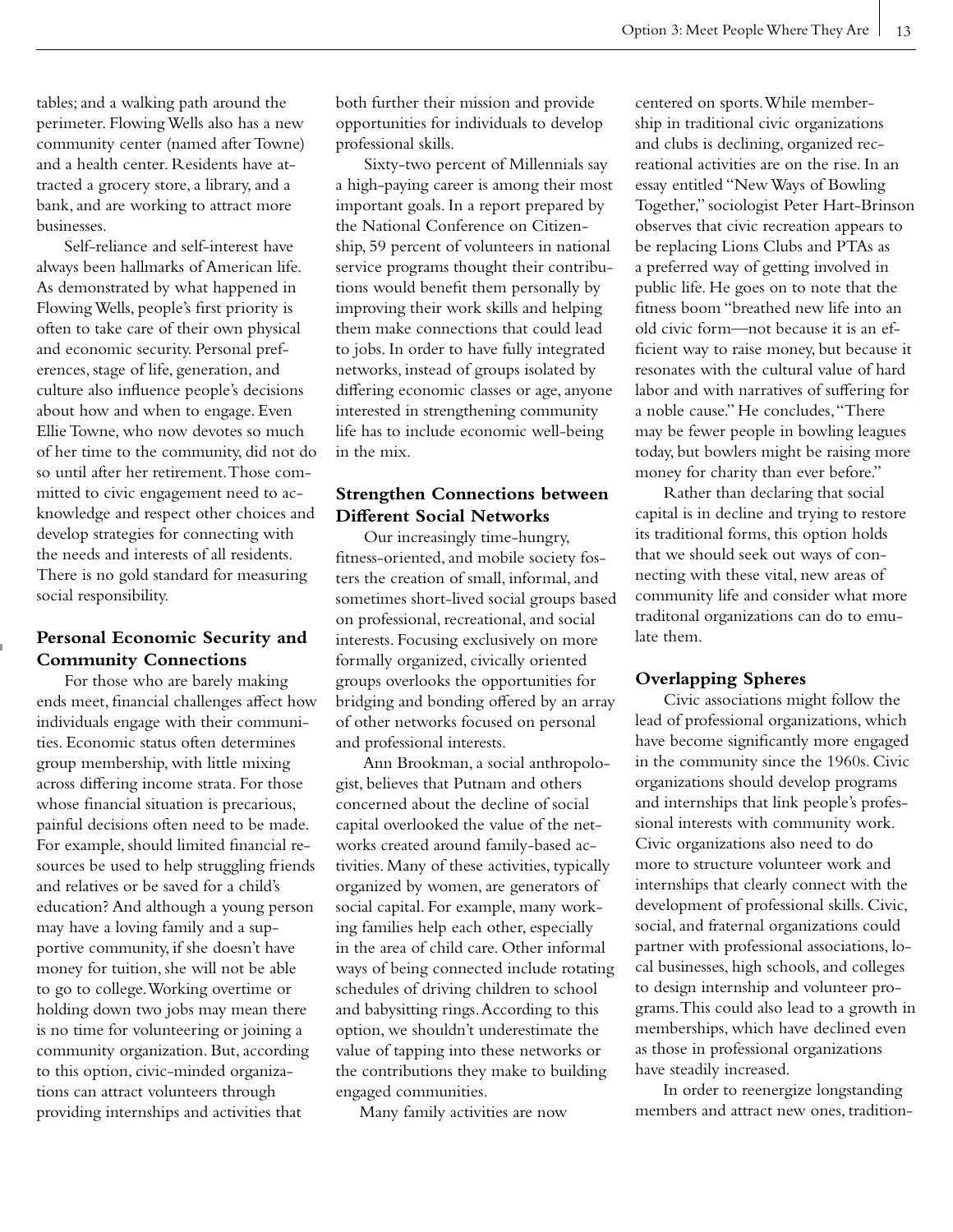al civic groups could develop programs that transform joiners in to activists by holding discussions about pressing social and economic issues.

#### **Informal Networks Can Build Bridges**

According to a Pew Charitable Trusts study, the shift to informal networks can be traced back to the Baby Boomers. Their children, Generation X, see themselves as loners and savvy entrepreneurs who often make decisions based on pragmatic concerns. Their children, the Millennials, lack a strong sense of group membership and make decisions based on personal preferences. The trend for local chapters to drop their affiliation with the national Parent Teacher Association is one example of this generational shift. In addition, many membership groups are less interested in national or even state issues, and often prefer to focus munities to the paid workforce. Yet they on what is happening in their local communities.

 Civic organizations can respond to this shift by reaching out to individuals willing to contribute their expertise or write a check for a cause they support on men (29.3 to 22.9 percent). a case-by-case basis. Instead of focusing solely on attracting new members, organizations could develop resource lists based by women both at home and in the on personal interests, skills, and knowledge in order to reach out to individuals who are not "joiners" but would be glad to occasionally contribute or volunteer their knowledge and skills.

 Emphasizing autonomy and selfexpression doesn't mean social responsibility will inevitably decline. Daily

lifestyle choices are now associated with political meaning for many people. This may include eating local foods, recycling, and engaging in "political consumerism," such as "buycotts" and boycotts. ("Buycotts" are organized campaigns to buy goods or services provided by a company whose social or political values align with one's own.) In the Pew study about 35 percent of those under 65 participate in boycotts, and between 24-30 percent participate in buycotts.

#### **Respond to the Needs of Working Women**

 Women have long been the mainstay of neighborhood social networks and community organizations. The Harvard Kennedy School of Government found that since 1960 a third of American women have moved from doing unpaid labor devoted to their homes and comcontinue to do much of the work related to caring for home and family. In spite of the reduction in female volunteering, the US Bureau of Labor Statistics data indicate women volunteers still outnumber

 Ann Brookman has described the disproportionate amount of work done community as a "stalled gender revolution." More consideration needs to be given to what working women need in order to be connected and active in their communities. For a start, personal and cultural expectations about how much time men spend caring for home and family needs to be reconsidered. Community organizations should be sure to schedule activities at times that work for dual-income families. Child care should be offered at all functions or, better yet, whenever possible activities should be designed for the entire family. Finally, women who are already part of informal neighborhood networks or more formally organized civic groups might consciously work to make these more welcoming to men.

#### Trade-offs to this option

 **activities, this could also While many of the actions described here could attract more people to traditional civic organizations and result in a shift in emphasis from the public good to private interests. Focusing too much on the pleasurable aspects of community life could direct attention away from crucial problems which require hard work and compromise and yield much less pleasure.**

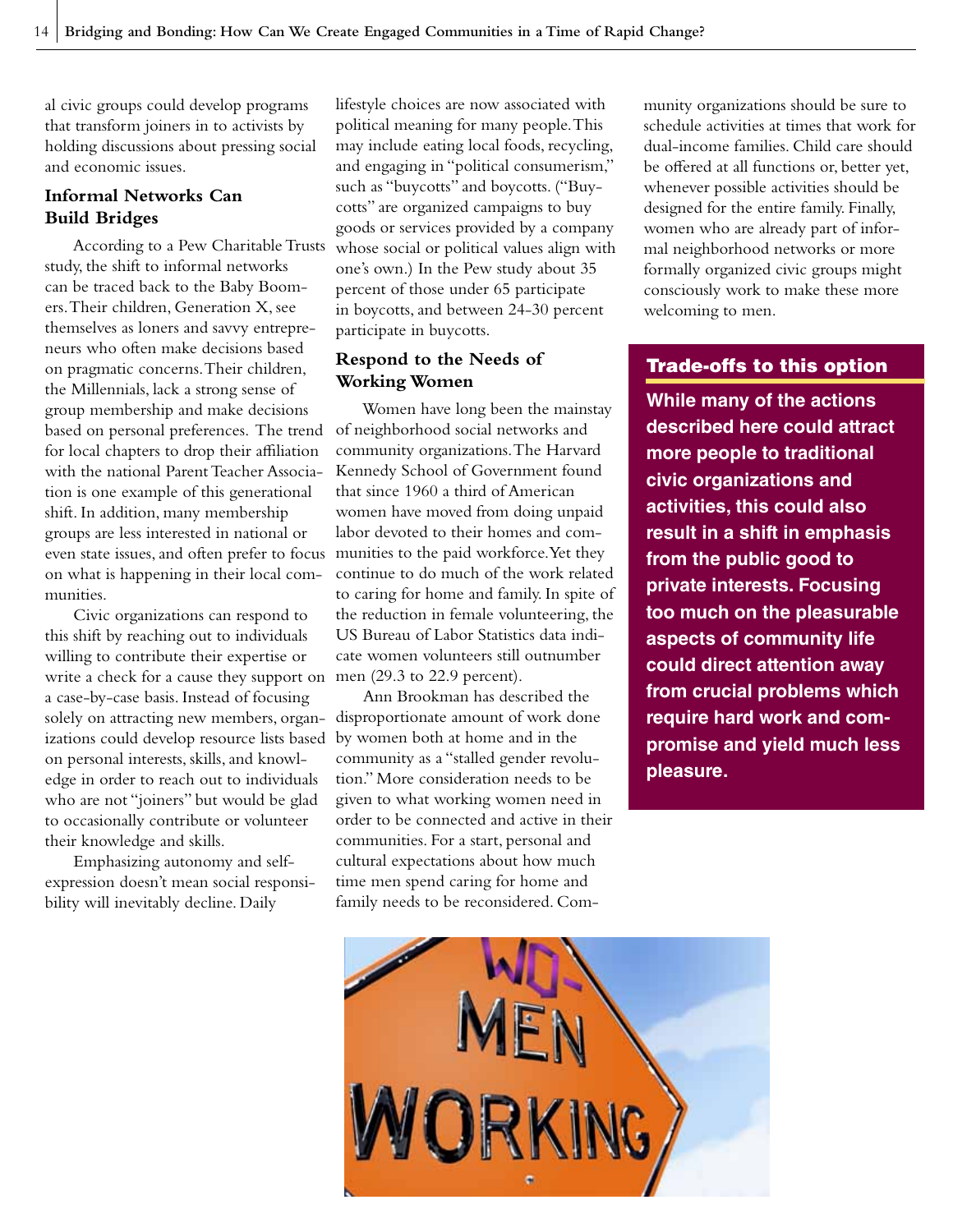### SUMMHI

#### Bridging and Bonding

How Can We Create Engaged Communities in a Time of Rapid Change?

OPTION

1

**U** hanging economic conditions and technological innovations, including the ever-increasing pervasiveness of mass and social media, have transformed our personal lives and our communities. This has affected how families interact, how and where we work, and how we form and maintain relationships, both public and private. Today individuals may bond more strongly with an online community or colleagues at work than with their neighbors. The blurring of distinctions between work and home, made possible by technology, consumes time once spent on social and civic pursuits.

Public spaces and even our own neighborhoods don't seem as safe as they used to be. Due in part to historically influenced divisions between whites, blacks, and Hispanics; immigration; and the tragic events of 9/11, a lack of trust makes bridging differences between those with differing social, political, religious, or cultural beliefs



and experiences more challenging. How can we build and sustain engaged communities in this time of rapid change?

#### **Embrace Change and Affirm Differences**

The pace of change has accelerated and too many people use new technologies for purely private reasons. This has resulted in social fragmentation. But efforts to resist change are futile—and go against the grain. Americans have always been pioneers, embracing the unknown. We need to use new technologies to unite rather than to divide us. Facebook, Twitter, and texting should not be limited to maintaining connections with family and friends, but as tools for civic renewal. In addition we need to rebuild our trust in each other and reject stereotypes instilled by mass media. Furthermore, in this time of increasing diversity, we have to find ways of accepting and affirming generational and cultural differences.

| <b>Some Examples of</b>                                                                                                                                                                                   | <b>Consequences and</b>                                                                                                                    |  |
|-----------------------------------------------------------------------------------------------------------------------------------------------------------------------------------------------------------|--------------------------------------------------------------------------------------------------------------------------------------------|--|
| <b>What Might Be Done</b>                                                                                                                                                                                 | <b>Trade-Offs to Consider</b>                                                                                                              |  |
| Libraries and schools, should<br>offer training and access to<br>the Internet, to make new<br>technologies accessible to<br>everyone.                                                                     | These public and civic<br>resources may be primarily<br>used for purely personal and<br>recreational pursuits.                             |  |
| Civic organizations should                                                                                                                                                                                | This may lead to more                                                                                                                      |  |
| invest in and use new social                                                                                                                                                                              | superficial relationships and                                                                                                              |  |
| media as their primary means                                                                                                                                                                              | may be hard for more                                                                                                                       |  |
| of communicating.                                                                                                                                                                                         | traditional members to accept.                                                                                                             |  |
| Families should teach their                                                                                                                                                                               | We will have to accept the                                                                                                                 |  |
| children to trust other people                                                                                                                                                                            | risk that our children may be                                                                                                              |  |
| and resist being manipulated                                                                                                                                                                              | harmed by predators, either                                                                                                                |  |
| by sensational news stories.                                                                                                                                                                              | online or in our communities.                                                                                                              |  |
| Individuals and social groups                                                                                                                                                                             | This will create discomfort.                                                                                                               |  |
| should focus more on reach-                                                                                                                                                                               | People normally come                                                                                                                       |  |
| ing out to everyone in the                                                                                                                                                                                | together through shared                                                                                                                    |  |
| community. This means tak-                                                                                                                                                                                | interests and values and, as it                                                                                                            |  |
| ing social risks and becoming                                                                                                                                                                             | is, barely have enough time                                                                                                                |  |
| more knowledgeable about                                                                                                                                                                                  | for family and current                                                                                                                     |  |
| other cultures.                                                                                                                                                                                           | friends.                                                                                                                                   |  |
| Civic groups need to increase<br>socioeconomic, ethnic, and<br>racial diversity. This can be<br>done by changing recruit-<br>ment practices and develop-<br>ing partnerships with other<br>organizations. | This will change the long-<br>standing character of many<br>organizations in ways that<br>some members may not be<br>prepared for or want. |  |